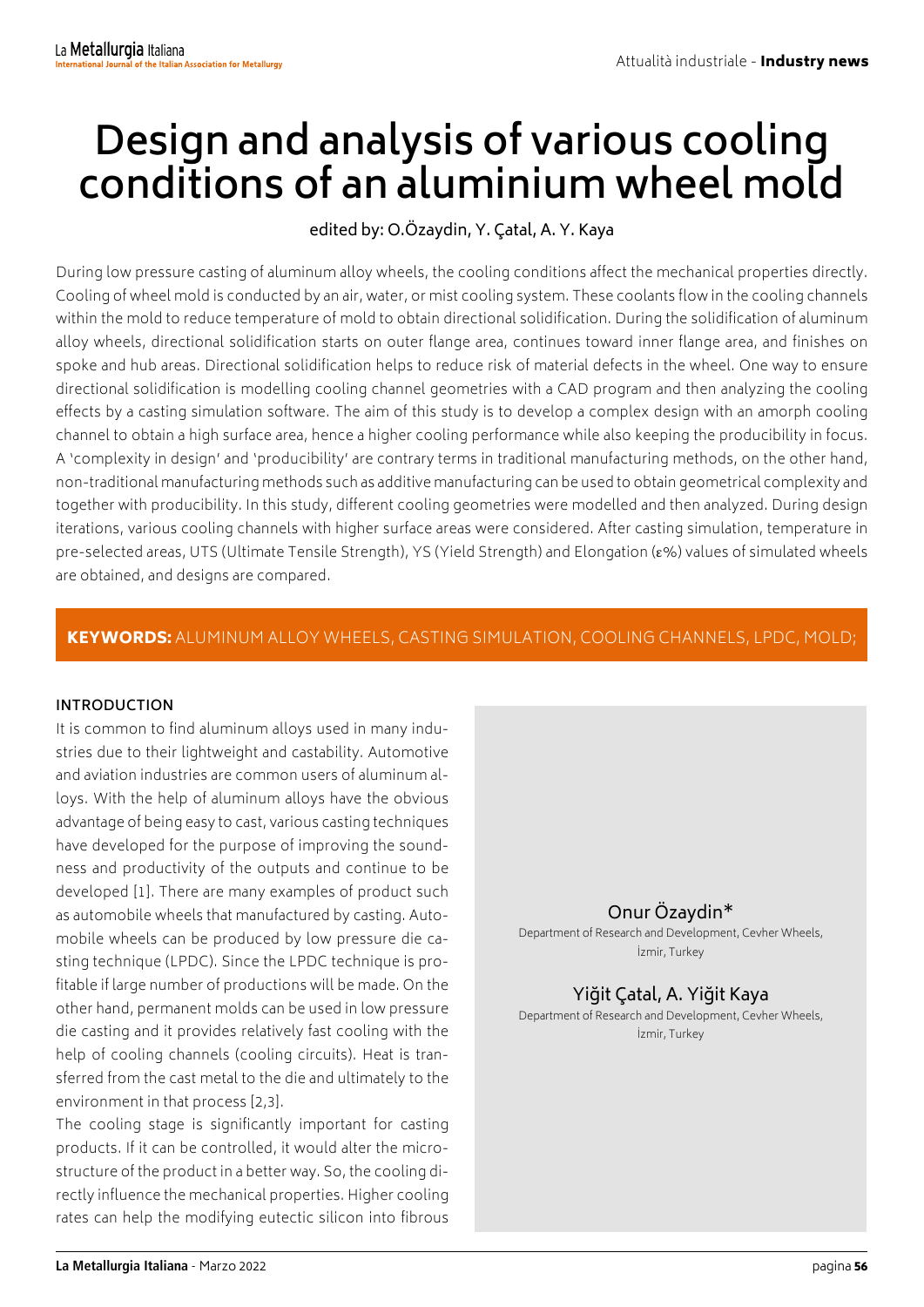branched morphology and determine the porosity size in A356 alloys. It allows even large castings to solidify quickly, thereby reducing grain segregation and improving grain refinement. It also provides lower cycle times. However, it is not always easy to increase cooling rate. The cooling rate can be changed by coolant, cooling channel design, mold material, etc. and for the purpose of enhancing a best possible quality, everything must be optimized [4,5,6]. In a case the only variable is coolant, even only cooling channel design and coolant (water and air usually used) could significantly alter the cooling rate. Also, water as a coolant provides better cooling efficiency comparing the air in that case [7].

Considering the advantage of calculation times with developing computer technology, numerical simulation technology becomes playing a crucial role in optimizing those cooling parameters. To improve the performance of aluminum alloy LPDC wheels, computer simulation is widely used. Using numerical simulation, the results indicate that casting filling parameters are optimized, and the evolutionary process of casting filling predicted in the study of Zhang L. et al. [8]. The number of cooling inlets and outlets and the pressure of the cooling channel can affect the flow rate in LPDC. The affect can be seen by using computational fluid dynamics software [9]. The software also helps to spot the areas that have possibly casting defects like porosity and give an opportunity to understand defect formation with different casting scenarios. Thus, it could be possible to optimize the parameters in a short time to obtain an almost defect-free casting [10,11,12]. In addition, due to the nature of heat transfer, the change in wall thickness also affects the cooling efficiency. It causes different mechanical properties on different parts of the product. This affair must be considered while cooling channels are designed. The increase in the surface area of the cooling channels can provide a more effective cooling. The purpose is to direct

conduction heat transfer away from the molten metal and to solidify it as rapidly as possible. It is difficult to carry out conduction cooling on targeted areas during this process since the solidifying molten metal naturally shrinks away from the mold. In many products like an automobile wheel, directional solidification cannot take place naturally because of its complex geometry with different parts such as the hub, spokes, and the rim. Therefore, it can be controlled by a cooling channel [13]. Numerical and experimental studies were made in recent years and thanks to these studies important results have been achieved. In addition to the geometry and mass flow rate, the cooling water temperature and flow rate are also factoring that influence the quality of the formed region according to some studies [14]. Using different mold materials can change the mold temperature as well as cooling conditions [15].

In this study, the automobile wheel was produced by low pressure die casting using a numerical simulation. To notice the effect of cooling channel design in the solidification stage, four different cooling channels were designed. Then, these designs were defined in the numerical software. Also, air and water as a coolant were used for observing a difference for each design.

### **EXPERIMENTAL**

The experimental study started with the designing new cooling channels. Four different cooling channels were drawn by using CATIA V5 as seen in Fig. 1. Then, defined geometric model of the automobile wheel and its mold parts were imported into the Magmasoft commercial casting software. After choosing the AlSi7Mg0.3 alloy and H13 steel for die casting as material data from the Magma database, each design was run with choosing the coolant data water and air. Eventually, in the result section, these 8 cases compared with each other.

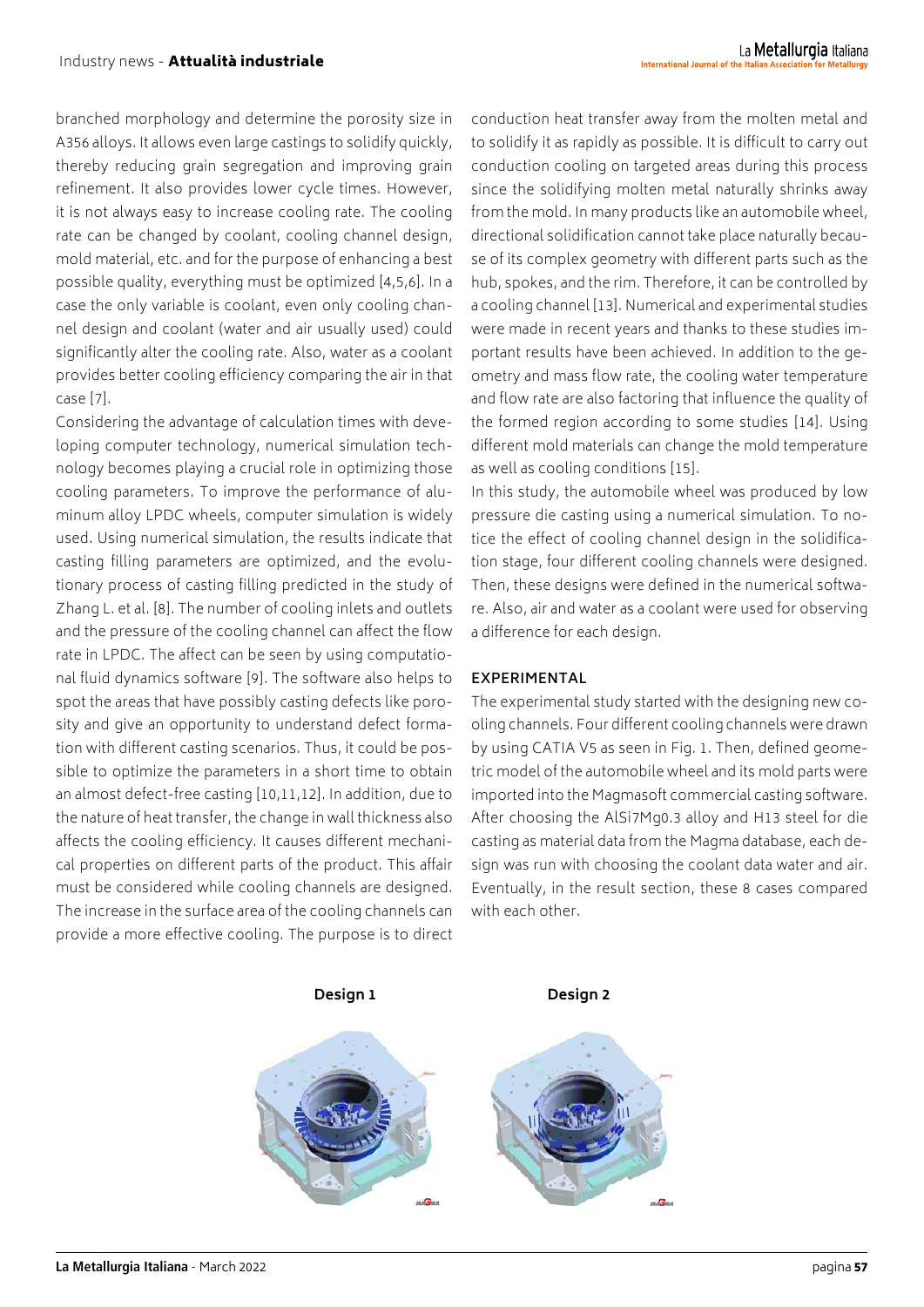

**Fig.1** - Four different cooling channel designs.

**Tab.1** - Comparison of designs with different coolants.

## **RESULTS**

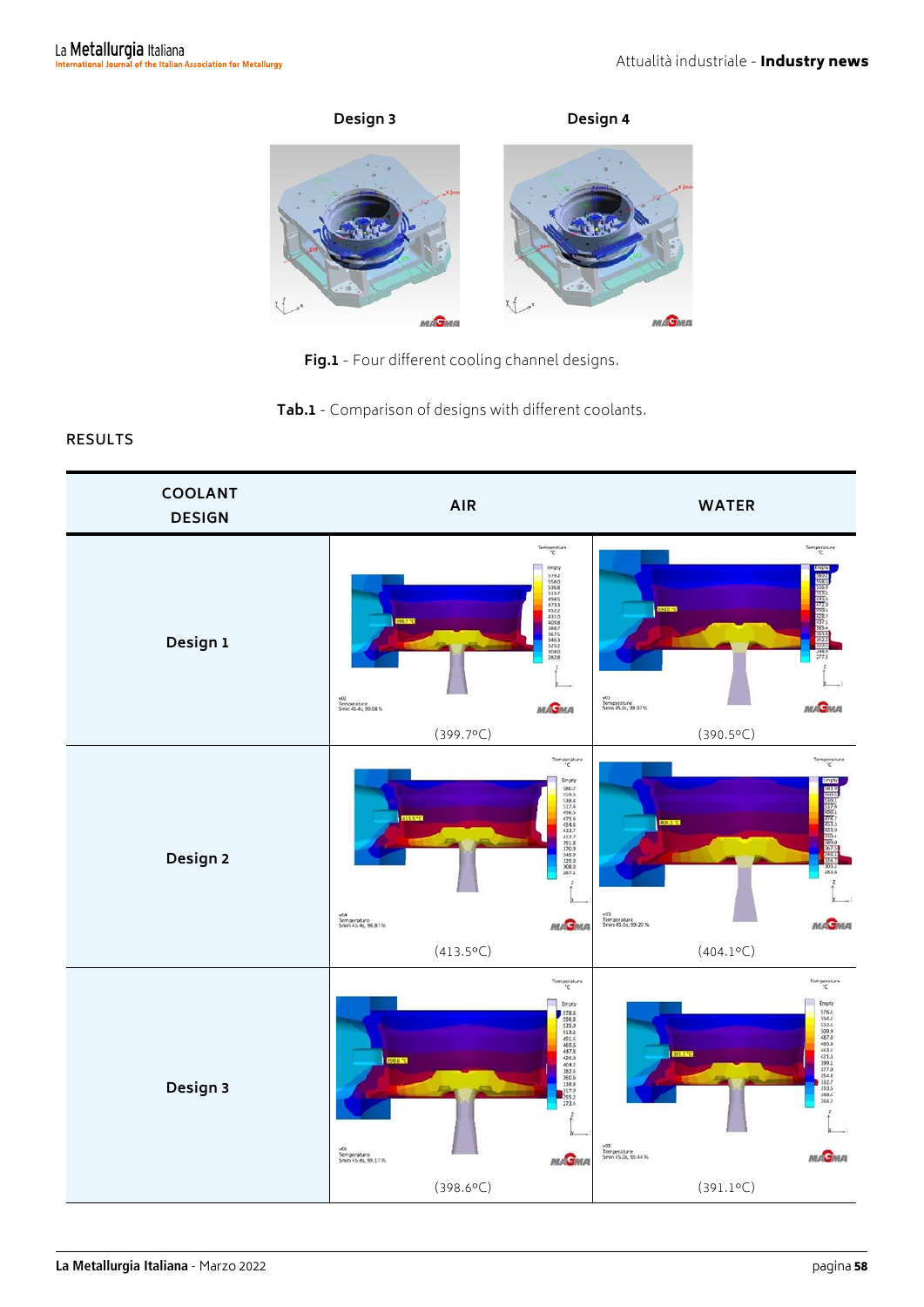

#### **CONCLUSIONS**

Mechanical properties like UTS (Ultimate Tensile Strength), YS (Yield Strength), and elongation (ε%) values of simulated wheels were obtained as well as temperature (°C) values for each design.

| <b>COOLANT</b>                              | <b>WATER</b> |            |            |            | <b>AIR</b> |            |            |        |
|---------------------------------------------|--------------|------------|------------|------------|------------|------------|------------|--------|
| Design                                      | #1           | #2         | #3         | #4         | #1         | #2         | #3         | #4     |
| Temperature [°C]                            | 390.5        | 404.1      | 391.1      | 404.9      | 399.7      | 413.5      | 398.6      | 412.7  |
| YS [MPa]<br>(Yield Strength)                | 102.9<br>3   | 101.7<br>2 | 101.8      | 101.6<br>9 | 101.6      | 101.1<br>5 | 101.5<br>4 | 101.21 |
| UTS [MPa]<br>(Ultimate Tensile<br>Strength) | 187.8<br>5   | 180.6      | 181.5<br>0 | 180.5      | 180.1<br>6 | 177.5      | 179.6<br>6 | 177.88 |
| Elongation [%]                              | 5.67         | 5.23       | 5.28       | 5.22       | 5.19       | 5.04       | 5.16       | 5.06   |

**Tab.2** - Mechanical properties of all designs.

Water is a better option to cool a mold faster for each design as expected. Design 1 and design 3 are more effective coolant than design 4 and design 2. UTS is the most affected feature compared to the YS and Elongation for each case.

The best UTS, YS, and Elongation value achieved in design 1 water cooling case (187.85 MPa, 102.93 MPa, 5.67%).

But generally, it was observed that YS and elongation values were not affected by designs and coolants like UTS values.

The range of YS values differed between 100 MPa and 103 MPa for each case and the range of Elongation values were almost 5% and 6%.